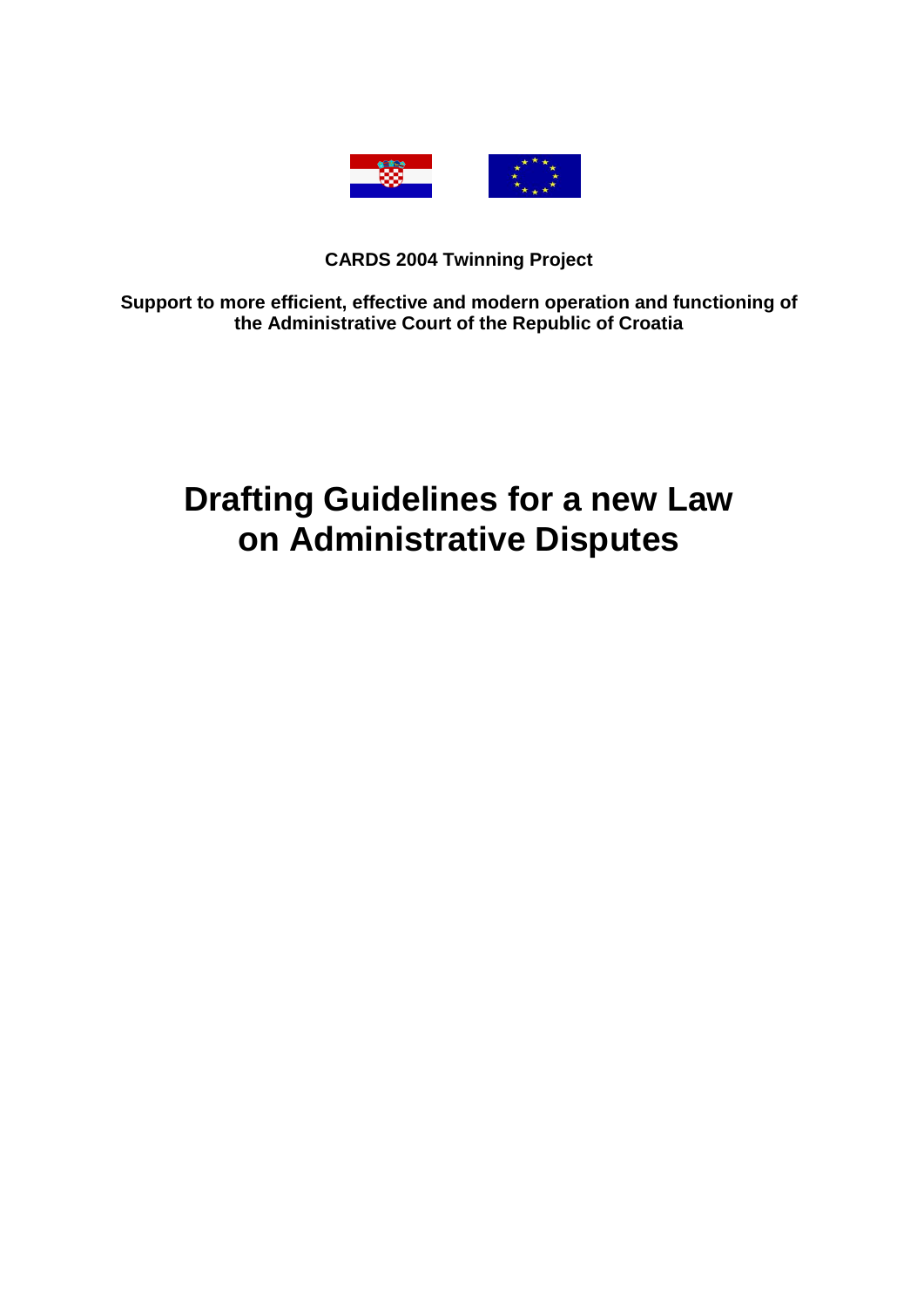## **Table of Contents**

- I. The need to reform administrative court procedure
- II. Basic principles for a new Law on Administrative Disputes and future structure of the administrative jurisdiction
- II.1 Legal protection against all administrative actions
- II.2 Full jurisdiction on facts and law
- II.3 Oral hearings
- II.4 Reformatory instead of only cassatory decisions
- II.5 Decision of appropriate cases by a single judge
- II.6 Future structure of the administrative jurisdiction
- III. Further key issues for a new Law on Administrative Disputes
- III.1 Establishment of facts ex officio
- III.2 Standing to sue
- III.3 Assuring full cooperation of parties
- III.4 System of actions
- III.5 Review of discretion
- III.6 Relevance of procedural errors in proceedings before administrative bodies
- III.7 Final decision without oral hearing (first instance courts)
- III.8 Second instance as appeal instance
- III.9 "Filter" between first and second instance
- III.10 Costs of litigation
- III.11 Enforcement of judgments
- III.12 Suspensory effect and summary proceedings
- III.13 Electronic communication
- IV. Outlook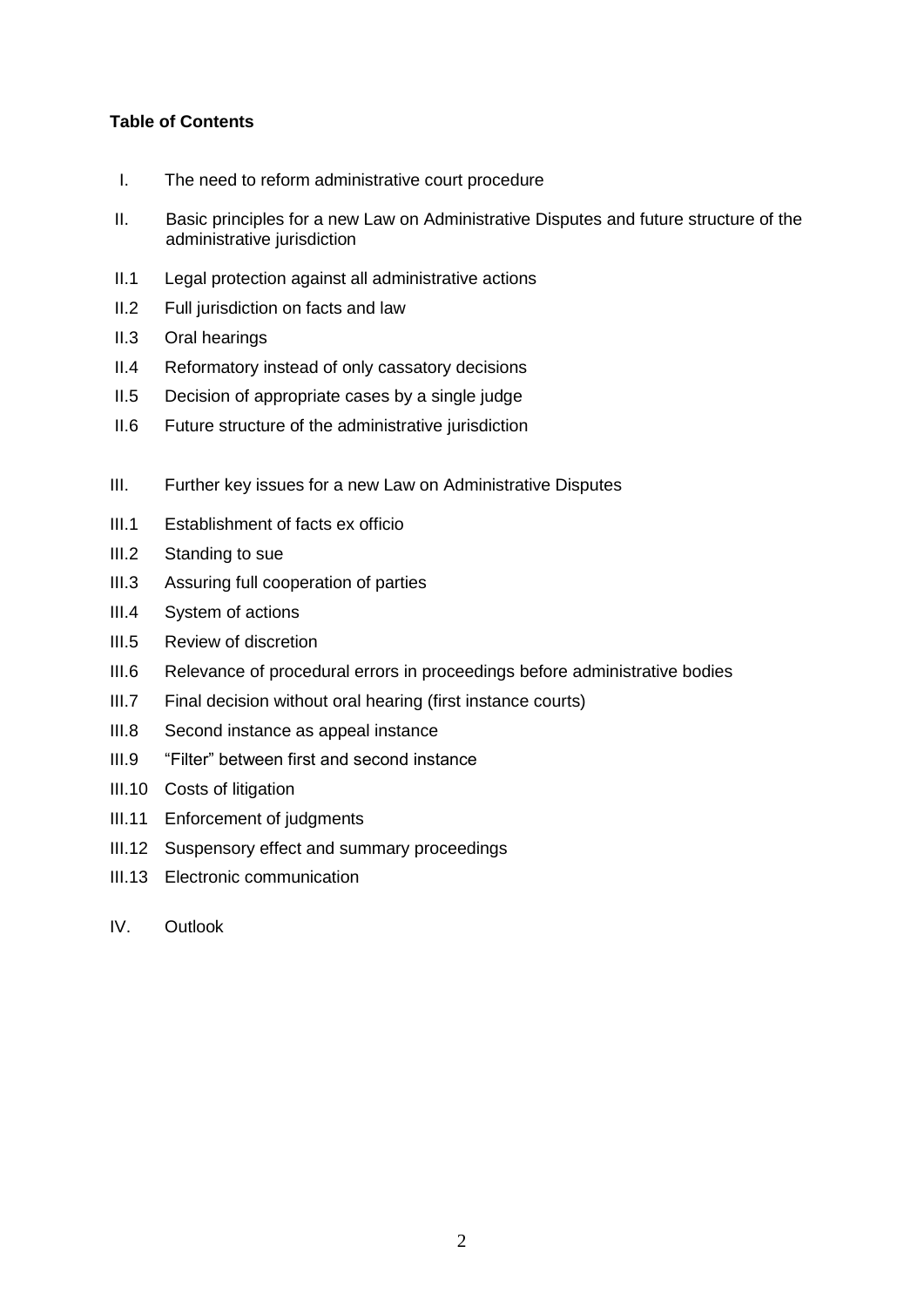## **I. The need to reform administrative court procedure**

The current Law on Administrative Disputes is mainly based on the corresponding Yugoslav law from 1952, which was amended in 1965 and 1977. Though in many aspects this law keeps up with respective laws throughout Europe, it has to be revised as a whole in order to align it with recent developments, mainly:

- At present, Croatia is undergoing a substantial reform of its public administration system. The main aim of this reform process is to enhance the administrative capacity of public administration as well as its service orientation towards citizens and business. One of the main aspects of this reform is the modernization of administrative procedure. Because of the close connections between administrative procedure and administrative court procedure, changes of the first entail changes of the latter.

One important aspect in the modernization of administrative procedure is its flexibilisation to enable administrative bodies to better adapt to its varying and often complex tasks and to come to a decision in shorter time. The draft for a new Law on General Administrative Procedure which was prepared by an expert team of Croatian, German, Austrian and Slovenian experts under the CARDS 2003 Project "Support to the Civil Service and Public Administration Reform in Croatia" follows this approach: The draft restraints itself to the definition of basic procedural standards and leaves civil servants a wide margin of discretion how to conduct proceedings in individual cases. These changes require an effective judicial control whether the limits of the procedural margin of discretion have been respected.

- The rising number of incoming law suits as well as the increasing complexity of law suits (e.g. concerning big investment projects and/or environmental law) necessitates a more efficient use of judicial resources. Efficiency gains can not only be realised through a more efficient deployment of personnel (cp. II.5) but also through changes in the court procedure (cp. II.2, II.4, III.3 and III.6, 7 and 9).

- And last but not least, Croatia's upcoming accession to the European Union also requires a revision of the Law on Administrative Disputes since this law does not meet all standards set by the EU acquis communautaire (for a detailed analysis of this issue please refer to the working group's strategy paper, annex 1).

The draft for a new Law on Administrative Disputes will be prepared by a working group of Croatian, German and Austrian experts from various judicial backgrounds (judges, profes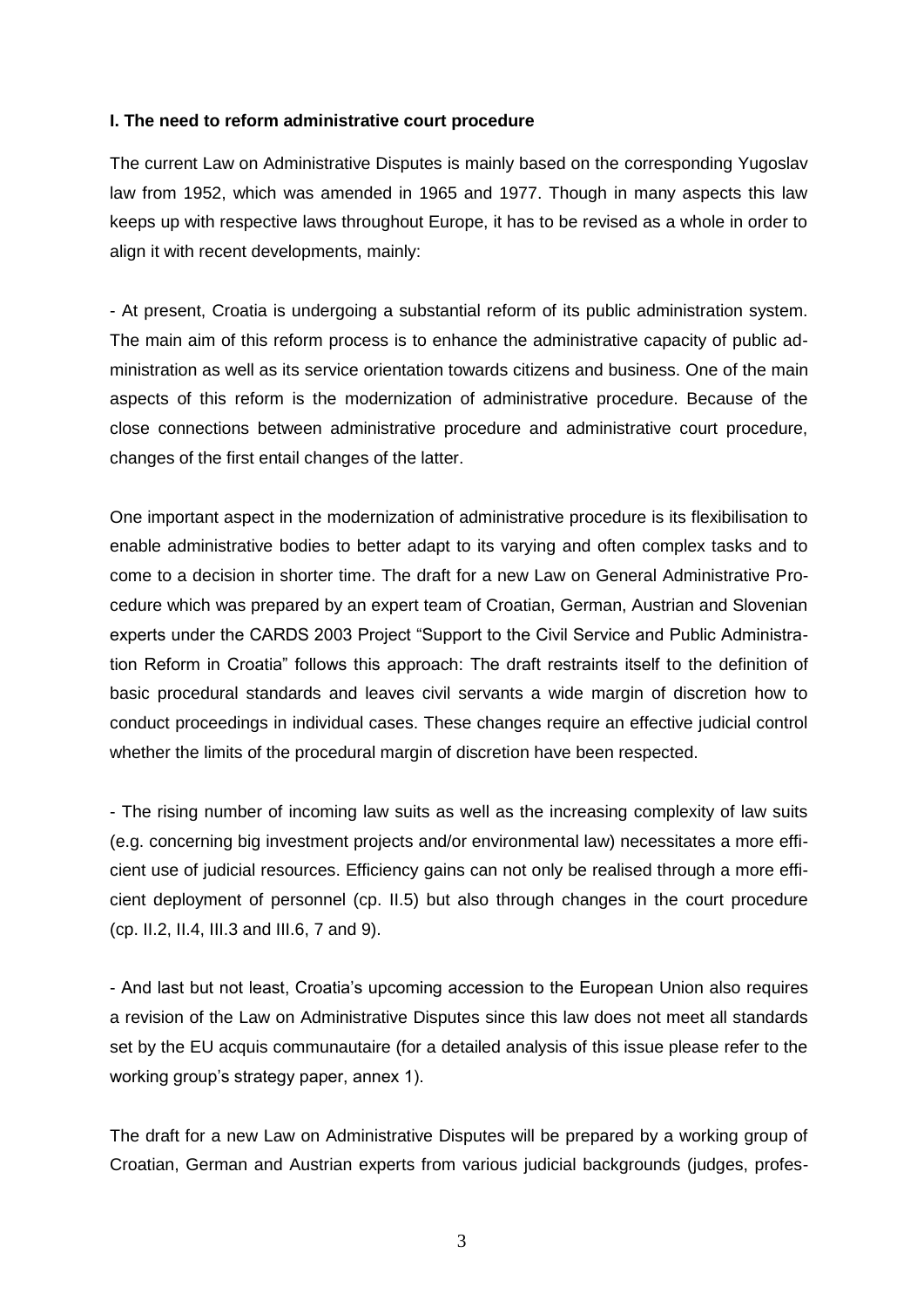sors and civil servants). While drafting the new law, the working group will put an emphasis on the following main objectives:

- Alignment of the Law on Administrative Disputes with the acquis communautaire, especially Art. 6 of the European Convention of Human Rights

- Increased efficiency of judicial review

- Reduction of the duration of proceedings (currently: three years and four months on average) and reduction of the backlog (currently: about 37.500 cases)

The proposals of the working group will change some basic concepts the current Law on Administrative Disputes is based on (cp. II). In addition, new legal instruments are introduced (cp. III). Therefore, the working group decided to draft a new law rather than to amend the current one. However, the working group intends to adopt many well proven legal solutions from Croatian law. First of all, exactly as in the existing Law on Administrative Disputes, the draft law will only contain provisions regarding the characteristics of administrative court procedure that distinguish it from civil court procedure. For all other issues that are already regulated in other laws, the method of cross-referencing (cp. Art. 60 Law on Administrative Disputes) will be used.

## **II. Basic principles for a new Law on Administrative Disputes and future structure of the administrative jurisdiction**

The working group proposes to base the new law on Administrative Disputes on the following basic principles. For a detailed analysis, including all options to the proposed principles and an analysis of pros and cons, please refer to the strategy paper (annex 1).

## **1. Legal Protection against all administrative actions**

The new draft law shall provide legal protection against all administrative actions, regardless of their form (e.g. administrative acts, factual acts, non-observance of administrative contracts). Moreover, all law suits concerning administrative matters shall fall into the jurisdiction of the administrative courts. However, general acts (= regulations, especially bylaws, e.g. zoning bylaws) have to remain excluded from the administrative jurisdiction, since Art. 128 of the Croatian Constitution exclusively reserves the right to decide about the legality of such acts to the Constitutional Court.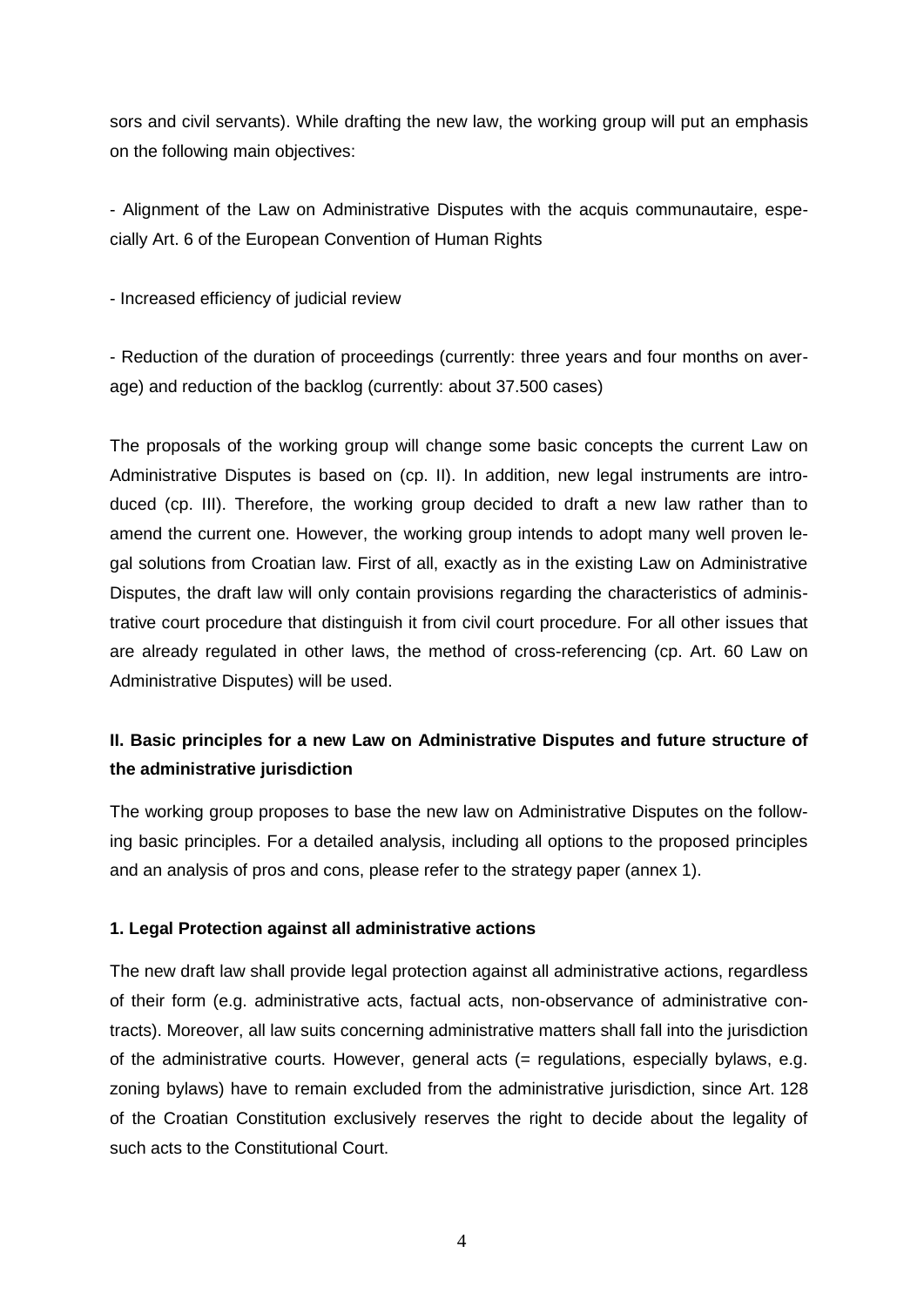## **2. Full jurisdiction on facts and law**

Under the new draft law, administrative courts shall have full jurisdiction over facts and law. This means that the existing restrictions for the administrative courts to establish facts on their own will be omitted (cp. also III.1).

## **3. Oral hearings**

Under the current Law on Administrative Disputes, the decision to hold an oral hearing is left to the discretion of the Administrative Court. In practice, this discretion is exercised to the extent that no oral hearings take place. Under the new draft law, oral hearings before first instance courts in principle will become mandatory. For exceptions please refer to III.7.

## **4. Reformatory instead of only cassatory decisions**

The new draft law not only shall grant administrative courts the competence to annul unlawful administrative acts (cassatory decision) but also empower them to put legal obligations on administrative bodies (reformatory decision), e.g. to render an administrative act, to provide a certain information or to hand back a seized object. For an exception please refer to III.5.

## **5. Decision of appropriate cases by a single judge**

In order to achieve a more efficient deployment of judges, the new draft law shall restrict the size of chambers to three judges. In addition to that, chambers at first instance courts shall be competent to transfer cases – cases of lesser complexity and/or importance – to be decided by one of its members.

## **6. Future structure of the administrative jurisdiction**

The working group proposes that Croatia keeps its independent administrative jurisdiction that is not part of the civil court system. However, the present structure with one administrative court as first and last instance shall be expanded to a two tier structure with four regional first instance courts (e.g. one in Osijek, Rijeka, Split and Zagreb) and a Supreme Administrative Court in Zagreb. However, not every case deserves a full second instance review. Therefore, an effective legal "filter" between the first and the second instance is needed (cp. III. 9)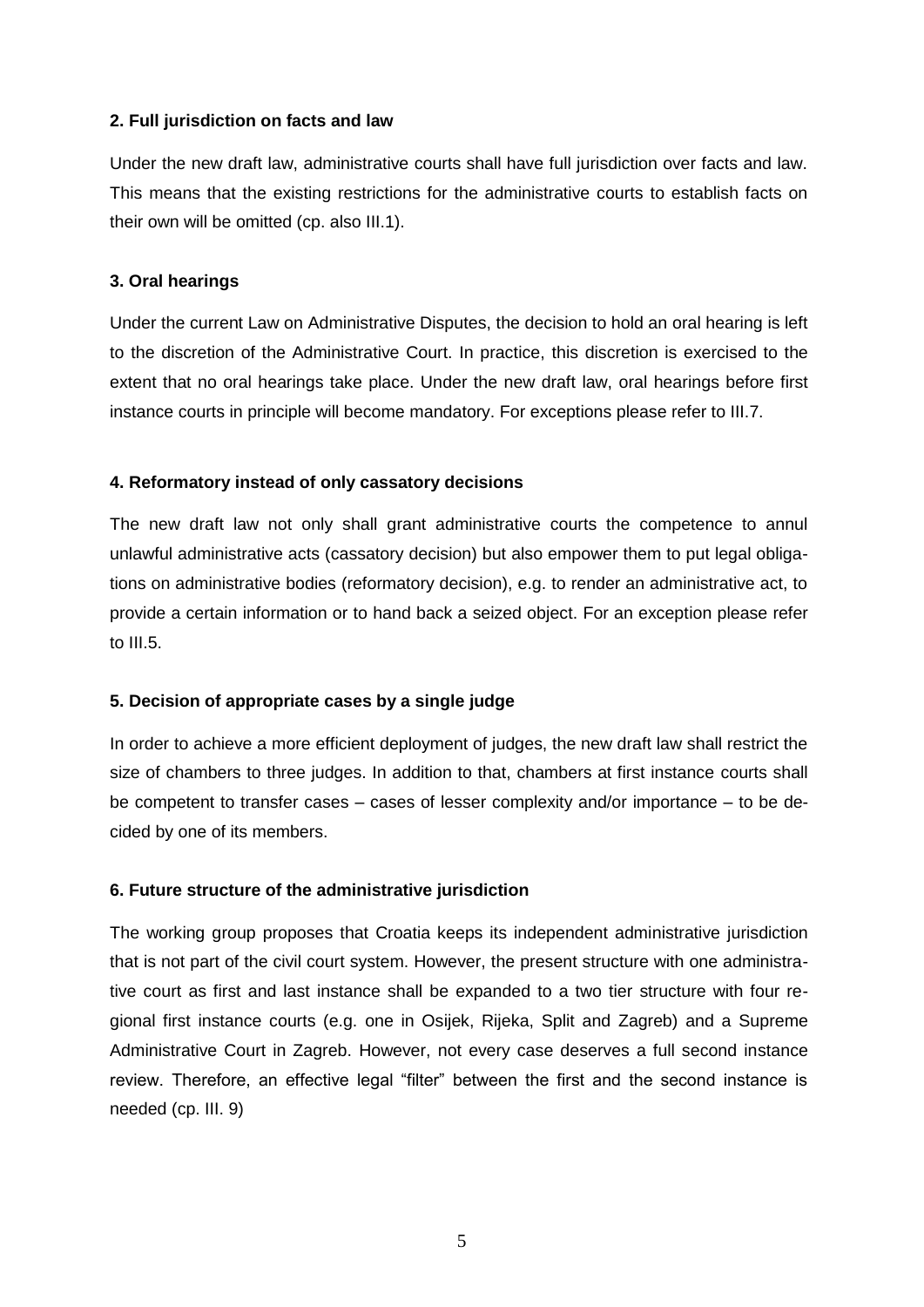## **III. Further key issues for a new Law on Administrative Disputes**

In addition to the above listed basic principles, the working group decided on about 80 further key issues. Most of these concerned mere technical issues like time limits for law suits, the minimum content of a lawsuit or the connection or disconnection of law suits. The most important key issues are the following:

## **1. Establishment of facts ex officio**

In case that facts have not been established in a sufficient manner the administrative courts shall be obliged to do so ex-officio (European standard). A respective motion by a party is not necessary. If parties put forward a motion to take evidence, this motion does not bind the courts.

## **2. Standing to sue**

Basically, three concepts for the access to administrative proceedings and administrative court proceedings exist: The first concept would give anybody the right to challenge any administrative action without further requirements (actio popularis). This very wide concept is not found among EU member states. The second concept demands that the plaintiff has a qualified legal interest to challenge an administrative action. This concept is followed by the case law of the European Court of Justice. Under the third concept, access to court is only granted, if an infringement of subjective rights is claimed.

For the new draft law, the concept of qualified legal interest is proposed. This concept not only corresponds to EU law but also to the draft Law on General Administrative Procedure. Access to administrative proceedings and access to administrative court proceedings should in principle be regulated in the same way.

## **3. Assuring full cooperation of parties**

In some cases, parties of a legal conflict have an interest to delay proceedings, especially if administrative acts that contain an obligation are challenged. In other cases, parties loose the interest in their law suit. In both cases, parties frequently do not comply with court orders or even deliberately try to prevent the court from taking a final decision. In order to allow judges to quickly and efficiently handle such cases, the new draft law shall provide for respective legal provisions: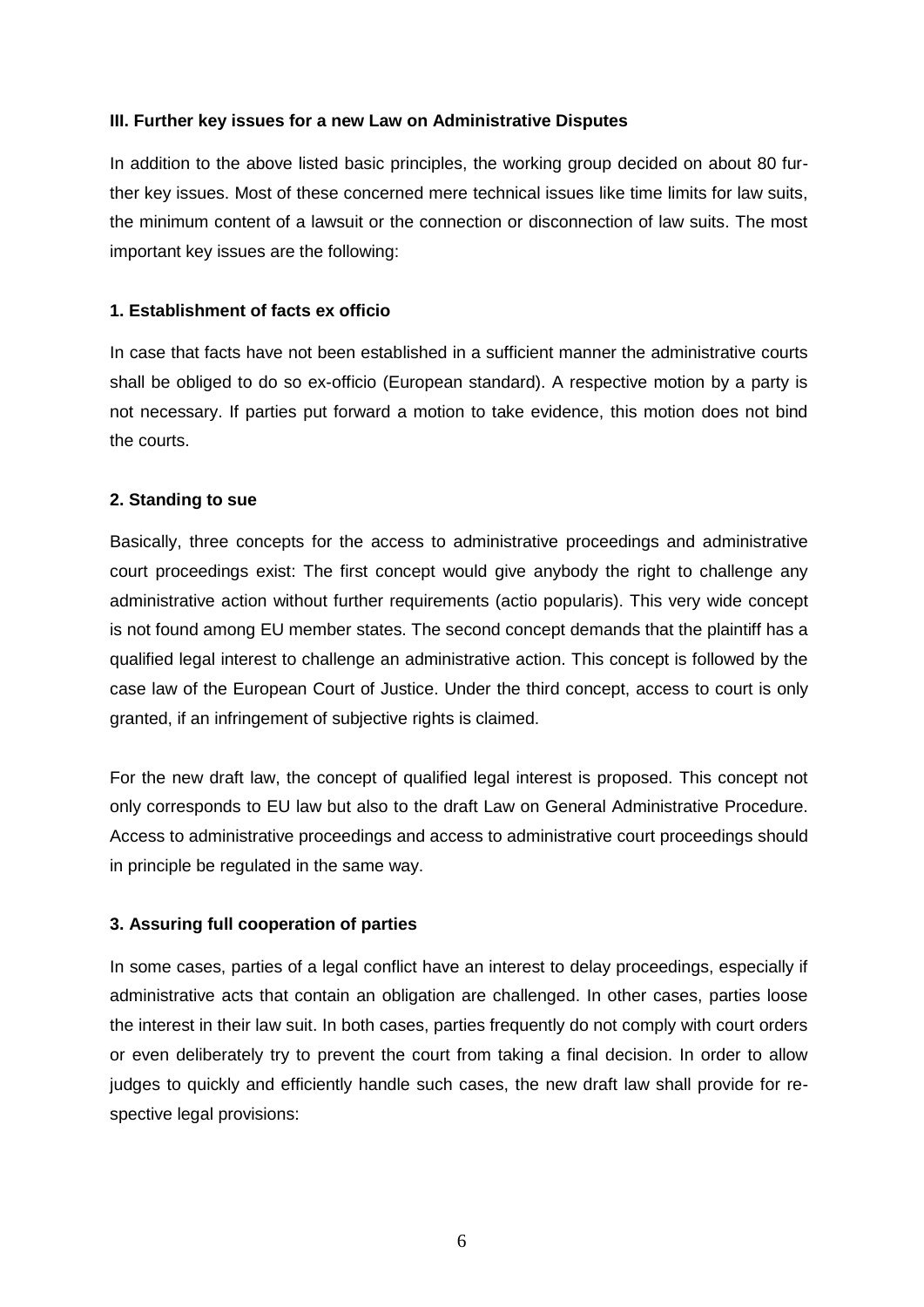a) Exclusion of late pleadings – Judges can set parties a time limit to state facts or provide evidence. If this time limit is not kept without valid excuse, the court is entitled to disregard new facts or evidence if their admission would delay the course of justice, provided the parties have been instructed about the consequences of failing to keep the time limit.

b) Non-appearance for oral hearing – If a party/both parties fail(s) to appear for an oral hearing, the court can nevertheless choose to take a final decision provided that the summons to the hearing was delivered in accordance with the law and that the parties have been instructed about the consequences of failing to appear in court.

c) Ficticious withdrawal of a law suit – If a plaintiff fails to pursue his lawsuit (e.g. answering questions by the court, sending required documents etc.) for a certain time (e.g. for two months) despite a respective court order, the court is entitled to treat the lawsuit as withdrawn and end the proceedings, provided the plaintiff has been instructed about the consequences of failing to pursue his lawsuit.

#### **4. System of actions**

The proposed system of actions is congruent with the system of legal remedies under the draft Law on General Administrative Procedure (cp. Art. 87 Para 2, 102 Para 2).

## **5. Review of discretion**

Under the new draft law, courts shall, as a rule, take a decision on the merit of a case (cp. II.4). However, this concept is subject to limitations if the law grants administrative bodies discretion. Discretion entitles administrative bodies to choose between several legal options. The working group proposes that due to the principle of separation of powers, administrative courts shall be restricted to examine the legality of administrative actions but shall not be entitled to also control their expedience. This concept restricts the judicial review of an administrative body's discretionary decisions to the examination whether the discretion was exercised properly. If the court comes to the result that this was not the case it may not replace this decision by its own discretionary decision but has to annul the challenged act and refer the case back to the administrative body.

#### **6. Relevance of procedural errors in proceedings before administrative bodies**

The annulment of an administrative act solely because of procedural errors constitutes a dubious victory for plaintiffs. Regardless whether they applied for the issuance of an admin-

7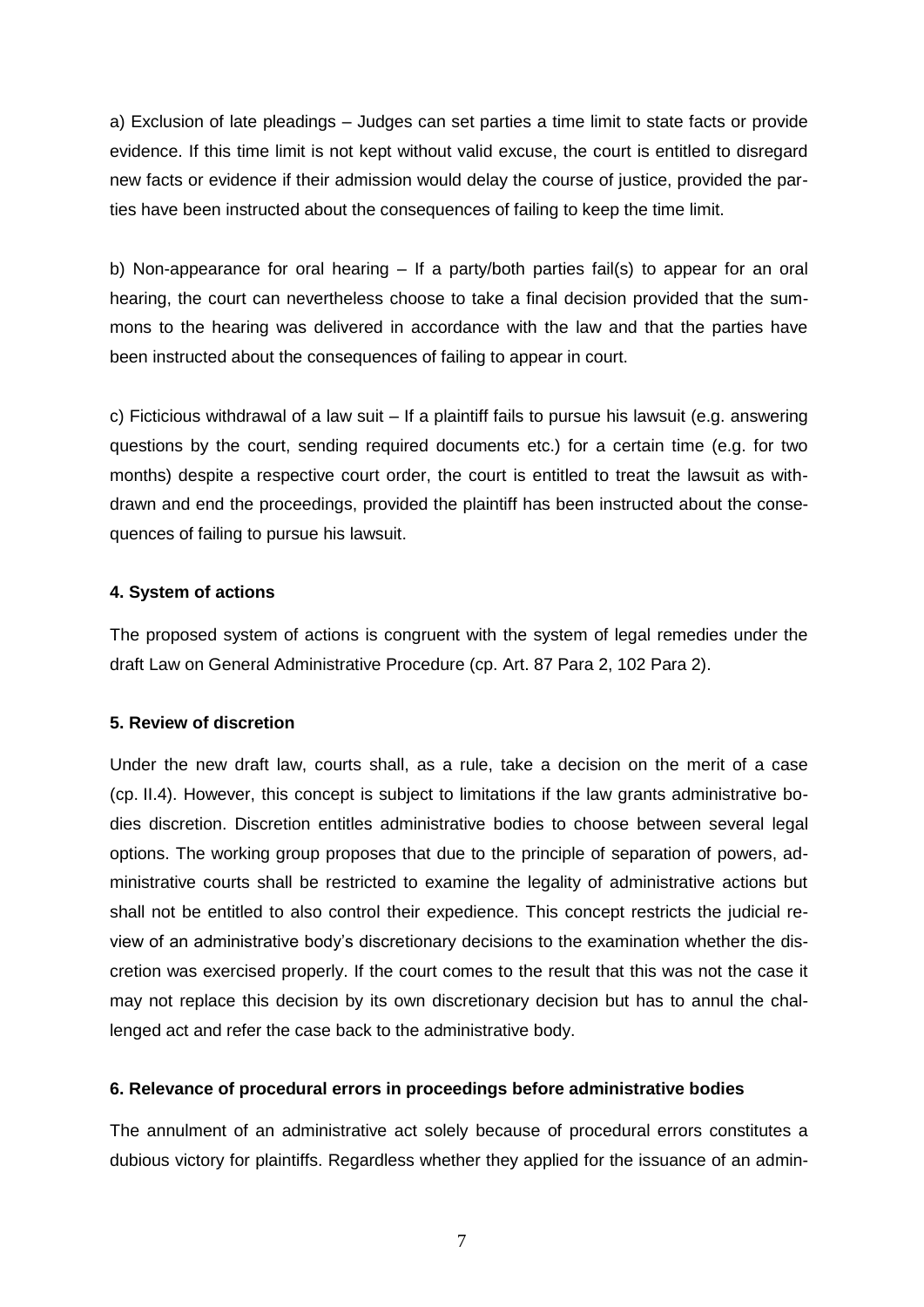istrative act or whether they challenged an administrative act putting an obligation on them, they will not get a decision on the merits of the case. In practice, the administrative body will in most cases replace the annulled act by a new one, deciding the matter with the same result as before so that plaintiffs would have to file another lawsuit. For this reason, it is – even from the position of the plaintiff – more effective to restrict the impact of procedural errors for the outcome of a lawsuit in order to reach a decision on the merits of the case.

Therefore the working group proposes that procedural errors, as a rule, will not be considered, if it is obvious that such an error has not influenced the material decision. This particularly applies to cases in which administrative bodies do not possess discretion. If the aforementioned requirements are met, the court will have to decide on the merits of the case.

However, it has to be prevented that administrative bodies systematically disregard procedural provisions for lack of sanctions. Therefore, an administrative body should in principle bear the costs of proceedings, if its decision contains procedural errors that do not lead to the annulment of an administrative act.

#### **7. Final decision without oral hearing (first instance courts)**

The acquis communautaire requires at least one oral hearing before a court (for details cp. III.1 and III.2c of the strategy paper). However, the right to an oral hearing can be waived. Based on this legal principle, the following exceptions are proposed:

a) First instance courts can decide without oral hearing, if the parties have consented in written form before the final decision is taken.

b) The prior consent of the parties shall not be necessary, if the facts of a case are established and if this case does not feature difficult legal questions. After the decision has been delivered, the loosing party shall have the choice whether to request an oral hearing before the first instance court or whether to lodge an appeal. If the second option is chosen, the party has knowingly waived its right to an oral hearing.

#### **8. Second instance as appeal instance**

The working group proposes to set up the Supreme Administrative Court as an appeal court that – if necessary – can establish facts like a first instance court. Otherwise the Supreme Administrative Court would have to refer all cases in which the facts have not been properly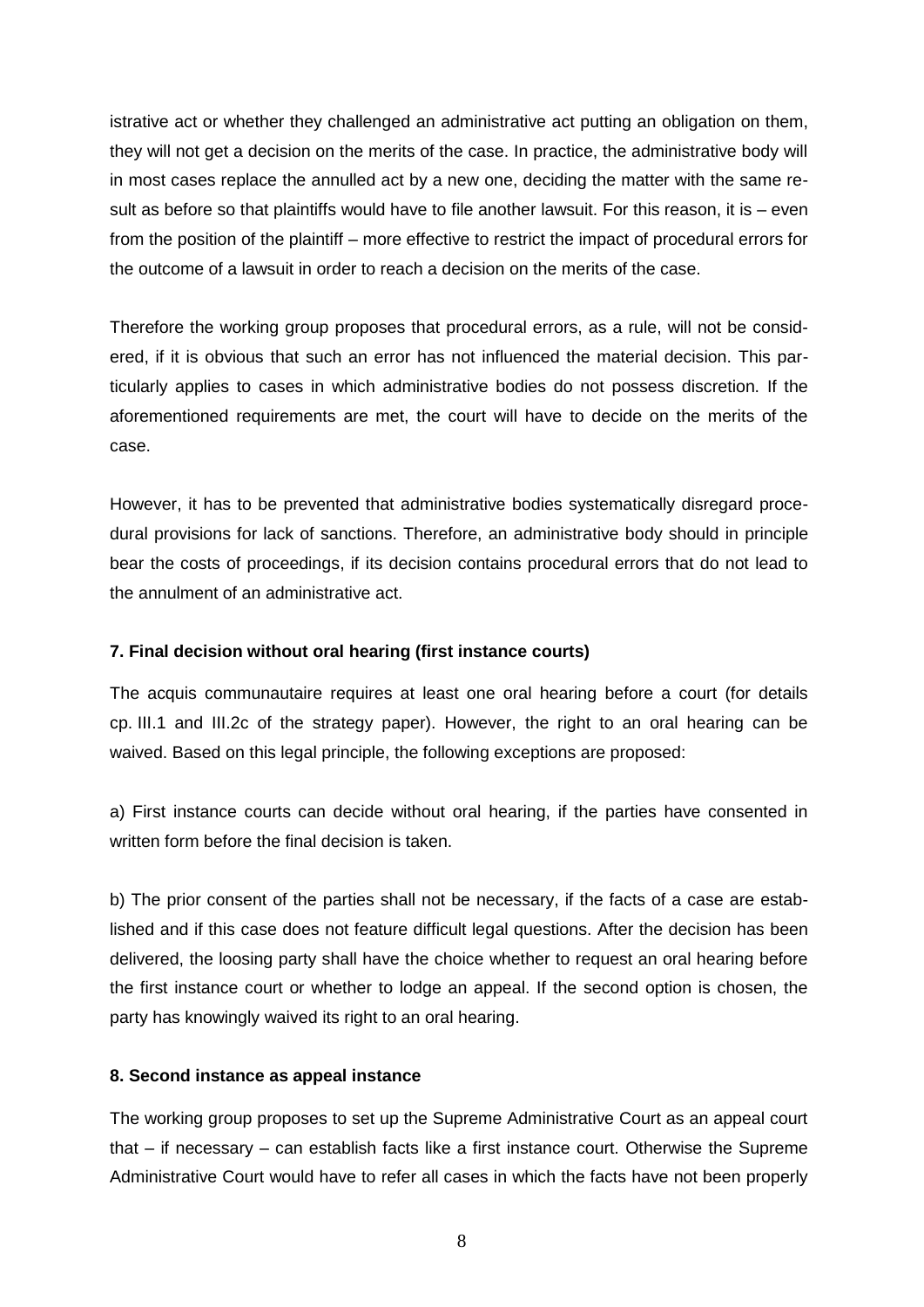established back to the first instance courts, leading to an unnecessary delay of proceedings. However, in exceptional cases that would require an extensive hearing of evidence the Supreme Administrative Court shall have discretion to refer the case back to the first instance.

The principle of mandatory oral hearings (cp. II.3 and III.7) shall not apply to the Supreme Administrative Court. In order to fulfil the acquis communautaire it is sufficient that one court instance conducts an oral hearing. However, compliance with the acquis communautaire requires an oral hearing, if the Supreme Administrative Court bases its decision on new facts or on new significant legal aspects.

#### **9. "Filter" between first and second instance**

Not every case deserves a full second instance review. In order to not unnecessarily prolong proceedings in uncomplicated cases, an effective "filter" between the first and the second instance is necessary. The working group proposes a leave to appeal model which has proven itself as an effective "filter" between instances (e.g. in Germany). Under this model, the Supreme Administrative Court – based on the law which will strictly define respective requirements – shall decide in preliminary proceedings and without oral hearing whether leave to appeal is granted. If leave to appeal is not granted, the first instance decision would become final. If leave of appeal is granted the challenged decision would become subject to a full second instance review. In which cases leave to appeal shall be granted has yet to be decided in detail.

#### **10. Costs of litigation**

As a rule, the losing party shall bear the costs of litigation. If parties win and lose partially, costs shall be split.

#### **11. Enforcement of judgments**

Decisions concerning the payment of money or the restitution of (movable) objects shall be enforced according to the Law on Enforcement regardless whether the enforcement is directed against a person or an administrative body.

If an administrative body does not adhere to a decision which obliges it to render an administrative act, the court, upon a motion by the plaintiff, shall impose a penalty payment on the administrative body. This step can be repeated without limitation. Additional measures (per-

9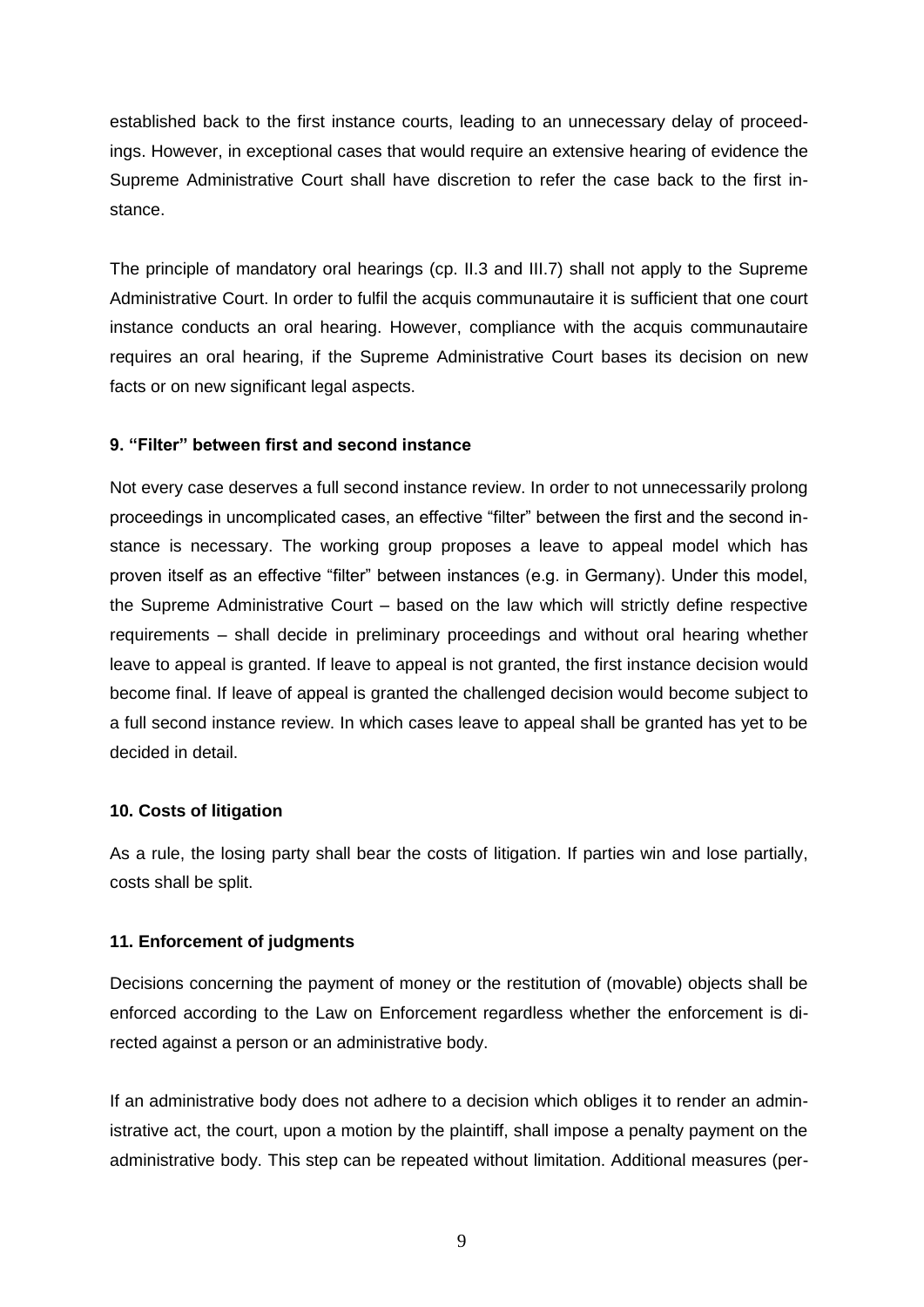sonal summons of responsible officers or head of administrative bodies to the court, personal fines against responsible officers, heads of administrative bodies or heads of superior administrative bodies, appointment of an external commissioner to render the administrative act) have still to be discussed in detail.

## **12. Suspensory effect and summary proceedings**

According to the current draft for a new Law on General Administrative Procedure, an objection against an administrative act suspends the legal consequences of this act. However, the administrative body is entitled to abolish the suspensory effect of an objection. In this case, any party whose rights or legal interests are affected can file a motion before an administrative court to restore the suspensory effect.

This provision grants effective temporary protection against the enforcement of an administrative act that puts an obligation on a person, but does not apply to other cases in which temporary protection is also required. Therefore, this provision shall be complemented by a provision that allows administrative courts to order interim measures (provisional injunctions) to secure the position of a party until a final court decision on its case will have been taken (e.g. a provisional injunction that prohibits the sale of an expropriated piece of land that is claimed back).

#### **13. Electronic communication**

Under the condition that administrative courts fulfil the respective technical requirements, the new draft law shall allow electronic communication between parties and courts as well as the use of electronic files.

## **IV. Outlook**

After these guidelines have been approved by the Croatian Government the working group will draft the new Law on Administrative Disputes. Pending on a prolongation of the project by three months which would move the project's end from November 2008 to February 2009, the presentation of the draft is scheduled for mid-November 2008. As a last step, the working group will assess the impacts of the new Law on Administrative Disputes and make detailed recommendations for its implementation, including the preparation of transitional provisions regarding the new court structure as well as the handling of law suits that were filed before the new law enters into force.